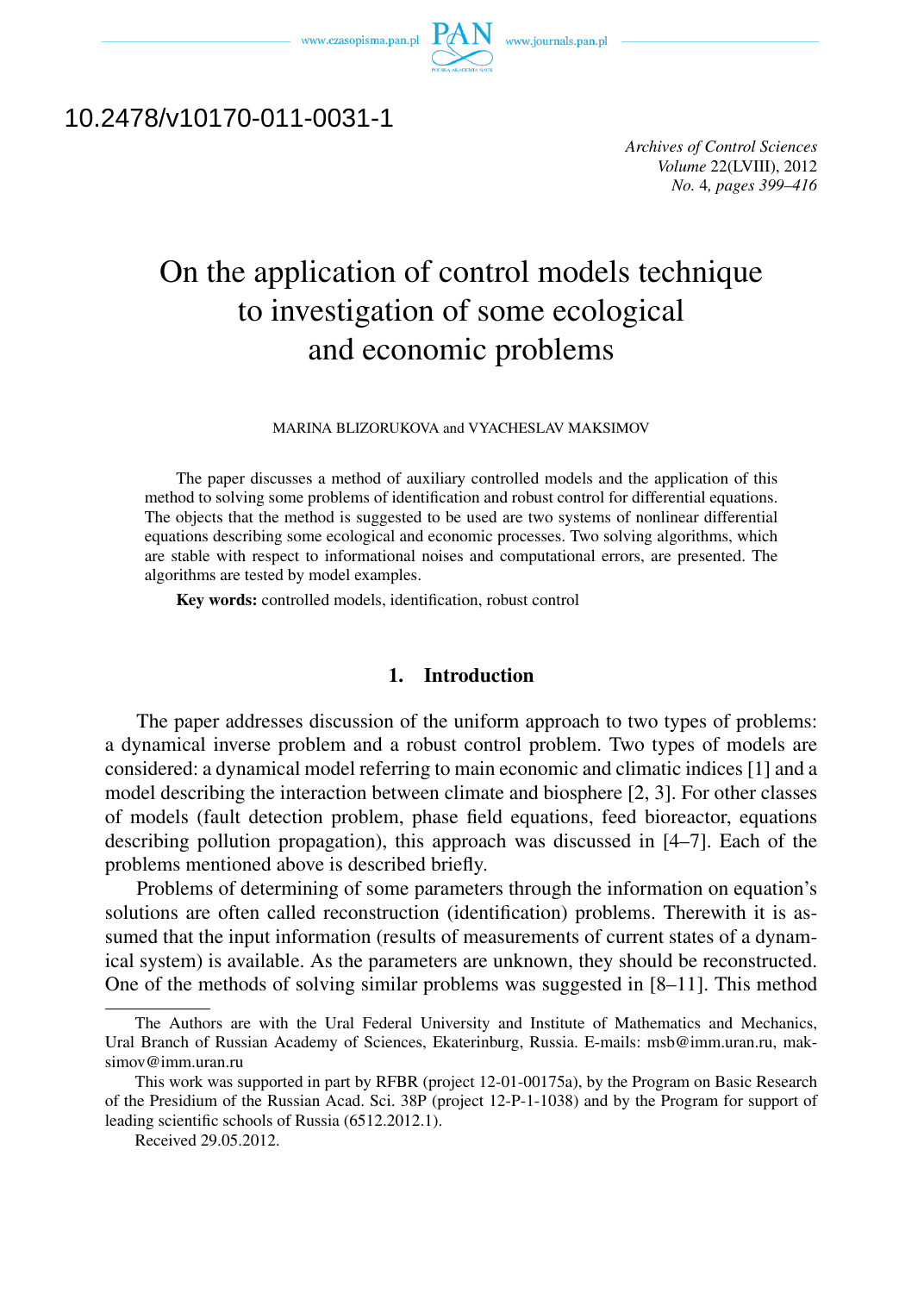

bases on the idea of the theory of ill-posed problems and actually reduces an identification problem to a control problem for an auxiliary dynamical system-model. Regularization of the problem under consideration is locally realized during the process of choosing a positional control in the system-model. The method was applied to a number of problems described by some classes of ordinary differential equations as well as by equations with distributed parameters. Different system's characteristics varying in time were under reconstruction, for example, unknown discontinuous inputs, initial and boundary data, distributed disturbances, coefficients of an elliptic operator and so on. In the present paper, we illustrate this method on example considering a dynamical model connecting main economic and climatic indices.

Problems of robust control have aroused considerable interest in control theory. In a general way, these problems can be characterized as follows. Let a dynamical system be given. A control and unobserved disturbance simultaneously act on the system. A range of changing admissible disturbances is rather wide and is somehow a priori described. A signal on system's current states is received in the process of system's motion. It is required to construct a feedback control law guaranteeing a desired mode for system's trajectory regardless of a concrete disturbance. We illustrate one of the approach to solve similar problems [12, 9] by example considering a model describing the interaction between climate and biosphere [2, 3].

# 2. Dynamical inverse problem

A dynamical model connecting main economic and climatic indices was suggested in [1]. This model is oriented to develop an economic strategy directed to deceleration of global warming. The main goal of the analysis of the model is to provide the means for tackling the following question: whether the reduction of emissions of greenhouse gases is justified from the economical viewpoint or not. The model takes into account global processes: it is assumed that the structure of economy is the same for all countries; the climate change is characterized by the average value of the temperature on Earth's surface and so on. This model contains three types of parameters.

- 1. Constant parameters (their list is presented in tables 2.3 and 2.4 on page 21 [1]).
- 2. Functions that are considered (for simplicity of the analysis) as exogenous with respect to the model and are a priori given.
- 3. Inner functions that are connected to one another and to exogenous parameters by means of some algebraic and differential equations. The list of these functions is presented in table 2.3. (see [4]), and the model equations are presented in table 2.2. The list of functions is as follows:

 $\mu(t)$  is a rate of emissions reduction with respect to uncontrollable emissions,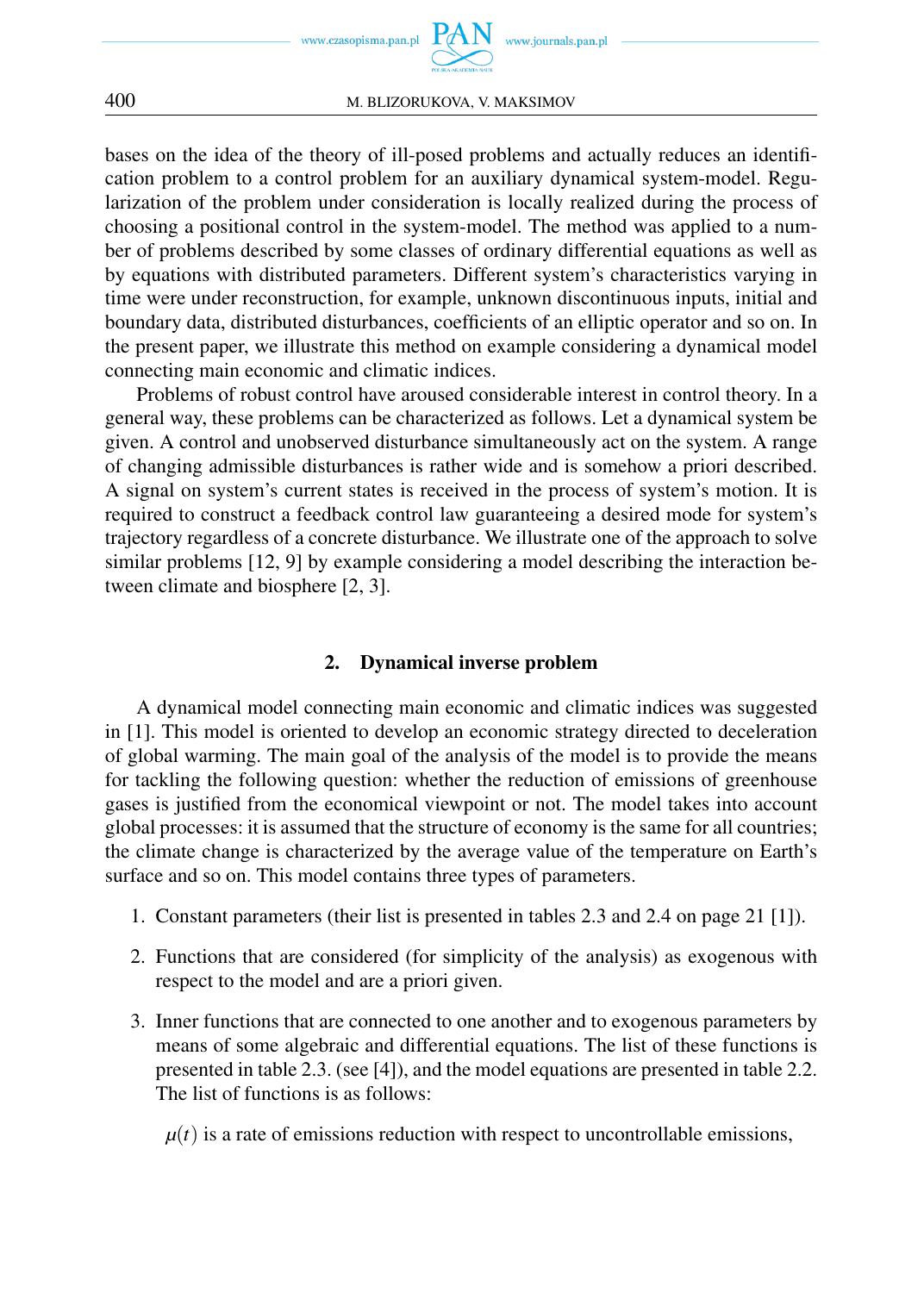

- $E(t)$  is emissions of greenhouse gases GHGs ( $CO<sub>2</sub>$  (carbonic acid gas) and chlorine-fluorine carbons only),
- $M_1(t) = (M(t) 590)$  is an excess of mass of GHGs in the atmosphere in comparison with the pre-industrial period,
- $T(t)$  is an average atmospheric temperature (on Earth's surface),
- $T_1(t)$  is an average deep-ocean temperature,
- $I(t)$  is a gross investment,
- $K(t)$  is a capital stock,
- $F(t)$  is an atmospheric radiative forcing from GHGs,
- $O(t)$  is a forcing of exogenous GHGs (i.e., of gases, which are considered as uncontrollable; there are all GHGs, besides  $CO<sub>2</sub>$  (carbonic acid gas) and chlorine-fluorine carbons),
- $A(t)$  is a level of technology,
- $\sigma(t)$  is ratio of GHGs emissions to global output,
- $L(t)$  is a population at time *t*, also equal to labor inputs,
- $Q(t)$  is a gross world product.

Schematically, the connections between the inner functions can be pictured in the following way:

$$
\begin{array}{ccccc}\nT^{**} & \longrightarrow & \Omega \\
\uparrow & & \uparrow & \searrow \\
F & & \mu & & Q \\
\uparrow & & \downarrow & \swarrow & \uparrow & \nwarrow \\
M_1^* & \longleftarrow & E & & K^* & \longleftarrow & I\n\end{array}
$$

Here, the functions marked by the asterisk are solutions of linear differential equations of the first order. The function  $T(t)$  is a solution of the linear differential equation of the second order.

If we pass from the discrete model suggested by the authors to the "continuous" one, then the equations of the model  $\Sigma$  take the form:

$$
\dot{T}(t) = c_1 T(t) + c_2 T_1(t) + c_3 F(t), \quad t \in [0, \vartheta]
$$
\n
$$
\dot{T}_1(t) = c_4 (T(t) - T_1(t))
$$
\n
$$
\dot{M}_1(t) = \beta E(t) - \delta_M M_1(t)
$$
\n
$$
\dot{K}(t) = -\delta_K K(t) + I(t),
$$
\n(1)

where  $t$  is time,  $\vartheta$  is a terminal time moment,

$$
F(t) = 4.1 \cdot \log_2\left(1 + \frac{M_1(t)}{590}\right) + O(t),
$$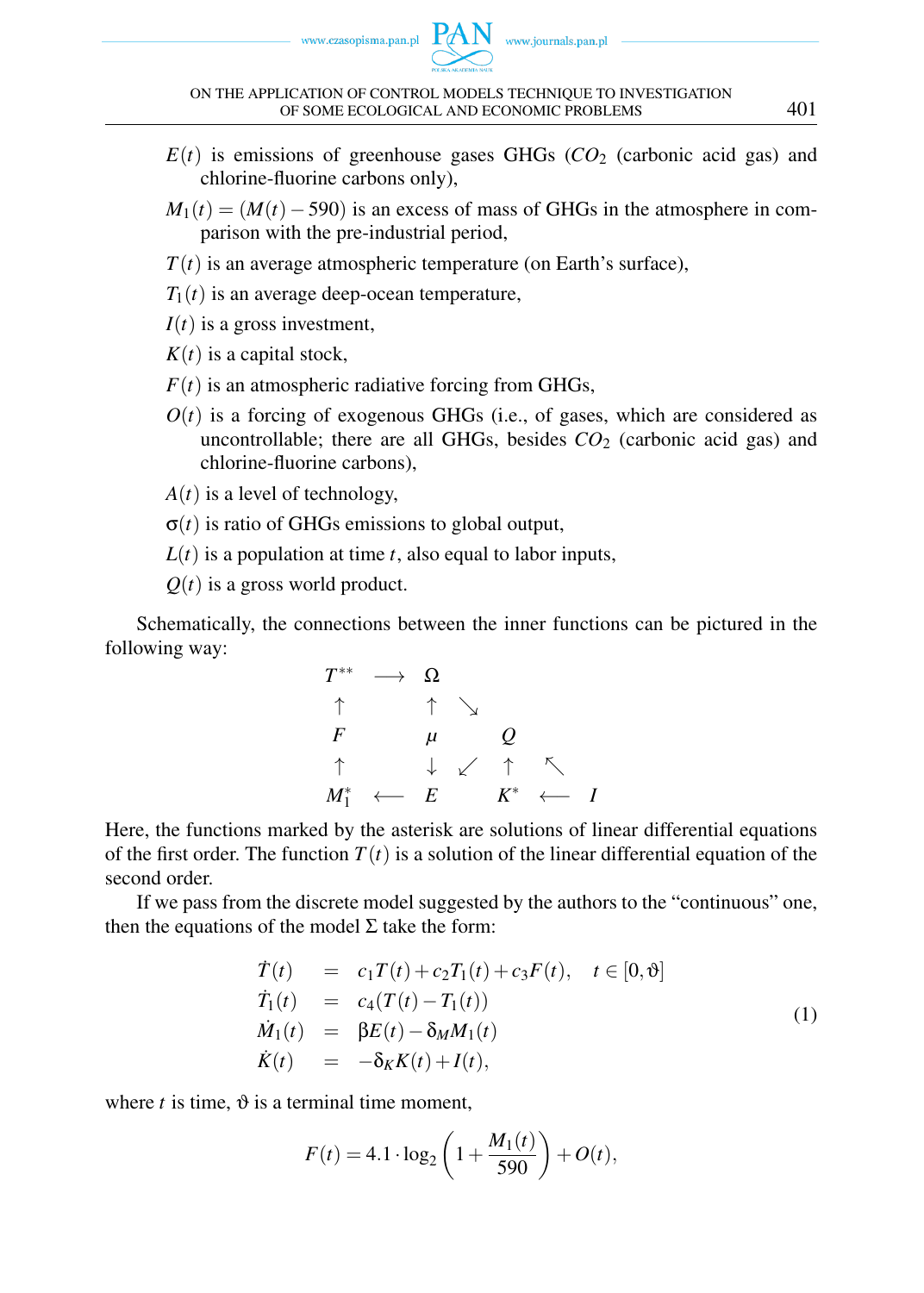

$$
E(t) = (1 - \mu(t))\sigma(t)Q(t),
$$
  
 
$$
Q(t) = (1 - b_1\mu(t)^{b_2})/(1 + \theta_1T(t)^{\theta_2})A(t)K(t)^{\gamma}L(t)^{1-\gamma}.
$$

Initial state of Σ,  $\{T(0), T_1(0), M_1(0), K(0)\}$ , is assumed to be known and a priori given. Functions  $\mu(t)$  and  $I(t)$  are considered as control parameters determining a strategy of global control of climate and economy. The numerical analysis of the model is performed in [4]. The direct problem is solved, namely, possible strategies (rules of forming  $\mu(t)$  and  $I(t)$ ) are specified, and system's dynamics is computed.

The comparative analysis of simulation results for different structures is performed. In addition, the analysis of sensitivity of the results with respect to some model parameters is delivered.

Our aim differs from the aim of [4]. We deal with the inverse problem. It consists of the following. Let us assume that some function  $I(t)$  is known. Neglecting small values  $(b_1 = 0,0686, \vartheta_1 = 0,00144)$ , we transform the system (1) to the form

$$
\dot{T}(t) = c_1 T(t) + c_2 T_1(t) + c_5 \cdot \log_2 \left( 1 + \frac{M_1(t)}{590} \right) + c_3 O(t), \quad t \in [0, \vartheta]
$$
\n
$$
\dot{T}_1(t) = c_4 (T(t) - T_1(t))
$$
\n
$$
\dot{M}_1(t) = E_1(t) (1 - \mu(t)) - \delta_M M_1(t)
$$
\n
$$
\dot{K}(t) = -\delta_K K(t) + I(t),
$$
\n(2)

where  $E_1(t) = \beta \sigma(t) A(t) K(t)^{\gamma} L(t)^{1-\gamma}$ . Hereinafter, we consider the system  $\Sigma$  of the form (2). The problem under consideration may be formulated in the following way. At frequent enough time moments

$$
\tau_i \in \Delta = {\tau_i}_{i=0}^m, \quad \tau_{i+1} = \tau_i + \delta, \quad \tau_0 = 0, \quad \tau_m = \vartheta,
$$

values of  $T(\tau_i)$  and  $T_1(\tau_i)$  are inaccurately measured. Results of measurements (vectors  $\xi_i^h = {\xi_{1i}^h, \xi_{2i}^h} \in R^2$  satisfy the inequalities

$$
|T(\tau_i) - \xi_{1i}^h|^2 + |T_1(\tau_i) - \xi_{2i}^h|^2 \leqslant h^2,
$$
\n(3)

where  $h \in (0,1)$  is a level of informational noise. It is required to design an algorithm allowing us to reconstruct (synchronously with the process) unknown  $M_1(t)$  and  $\mu(t)$ . This is the most important formulation of the dynamical reconstruction problems being investigated in the present paper.

The scheme of algorithms for solving such problems is given in Fig. 1.

According to this scheme, an auxiliary dynamical system *M* (a model) is introduced. This model operates on the time interval  $[0, \vartheta]$  and has an input  $u^h(t)$  and an output  $w^h(t)$ . The process of synchronous feedback control of the systems Σ and *M* is organized on the interval [0*,*ϑ]. This process is decomposed onto (*m−*1) identical steps. At the *i*-th step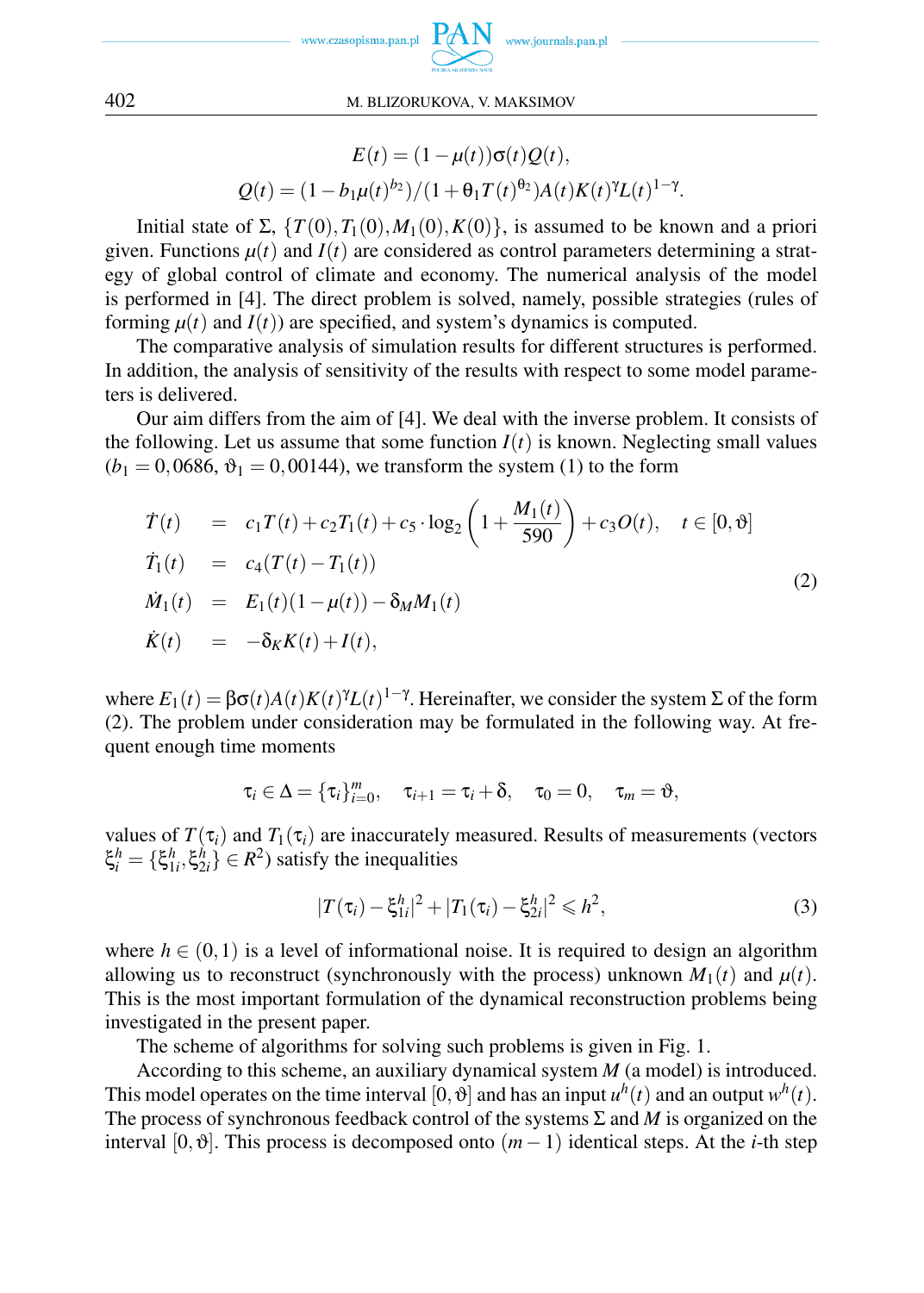





Figure 1. The scheme of solving algorithms.

which covers the time interval  $\delta_i = [\tau_i, \tau_{i+1})$ , the following actions are fulfilled. First, at the time moment  $\tau_i$  according to the chosen rule *U* the functions

$$
u^h(t) = u_i^h = U(\tau_i, \xi_i^h, w^h(\tau_i)),
$$

are calculated using measurements  $\xi_i^h$  and  $w^h(\tau_i)$ . Then (till the moment  $\tau_{i+1}$ ) the control  $u = u^h(t)$ ,  $\tau_i \le t < \tau_{i+1}$ , is fed into the input of the model *M*. The values  $\xi_{i+1}^h$  and  $w^h(\tau_{i+1})$ are the results of the algorithm performance at the *i*-th step.

Thus, the inverse problem may be formulated as follows. In the sequel, a family of partitions

$$
\Delta_h = \{\tau_{i,h}\}_{h=0}^{m_h}, \quad \tau_{i+1,h} = \tau_{i,h} + \delta(h), \quad \tau_{0,h} = 0, \quad \tau_{m_h,h} = \vartheta
$$

of the interval  $[0, \vartheta]$  is assumed to be fixed.

Dynamical inverse problem. It is required to indicate differential equations of the model *M*

$$
\dot{w}^{h}(t) = f_{1}(\xi_{i}^{h}, w^{h}(\tau_{i}), u_{i}^{h}), t \in \delta_{h,i} = [\tau_{i,h}, \tau_{i+1,h}), \quad \tau_{i} = \tau_{i,h},
$$
\n
$$
w^{h}(0) = w_{0}^{h}, \quad w^{h}(t) \in R^{4},
$$
\n(4)

and the rule of choosing controls  $u_i^h$  at the moments  $\tau_i$  being a mapping of the form

$$
U: \{\tau_i, \xi_i^h, w^h(\tau_i)\} \to u_i^h = \{u_{i1}^h, u_{i2}^h\} \in R^2
$$
 (5)

such that the convergence

$$
\int_{0}^{\vartheta} |u_1^h(t) - M_1(t)|^2 dt \to 0, \quad \int_{0}^{\vartheta} |u_2^h(t) - \mu(t)|^2 dt \to 0 \tag{6}
$$

takes place whereas *h* tends to 0.

Here (see Fig. 1)  $u^h(t) = \{u_1^h(t), u_2^h(t)\}\$ ,  $u_1^h(t) = u_{i1}^h$ ,  $u_2^h(t) = u_{i2}^h$  for  $t \in \delta_{h,i}$ .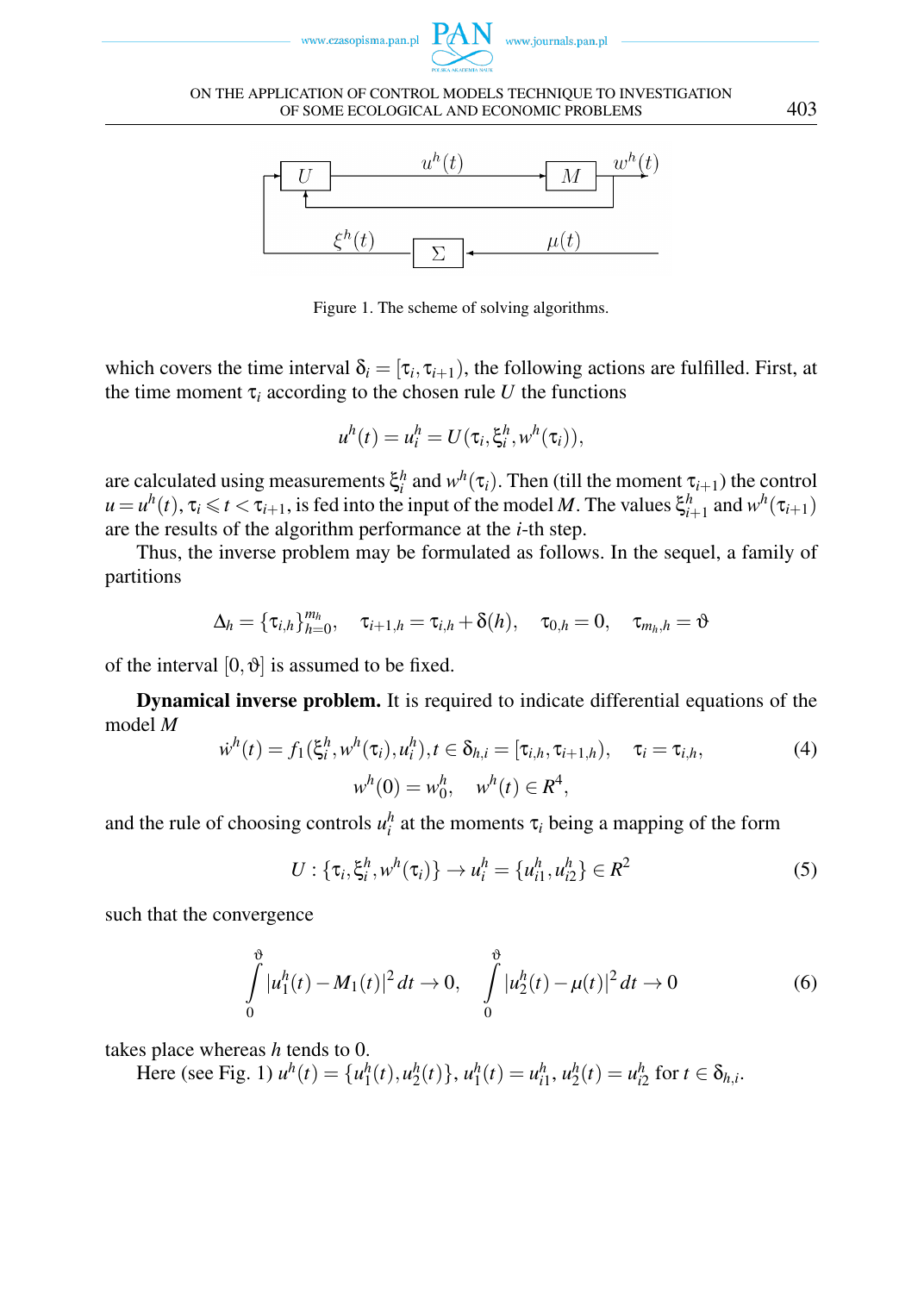

# 3. The algorithm for solving the inverse problem

Let us turn to the description of the algorithm for solving the inverse problem. From the above, it is necessary to indicate the model (4) and the strategy *U* (5) providing the convergence (6). Let a restriction on the rate of emissions reduction be known, i.e., we know a number  $f > 0$  such that

$$
|\mu(t)| \leq f \quad \text{for all} \quad t \in [0, \vartheta].
$$

From now on, it is assumed that we know numbers  $K$ ,  $a_1$ ,  $a_2 \in (0, +\infty)$ ,  $a_1 < a_2$ , such that each solution  $x_\mu(t)$ ,  $x_\mu(t) = \{T(t), T_1(t), M_1(t), K(t)\}$ , of the equation (2) satisfies the following conditions

$$
\max_{0\leq t\leq \vartheta}||x_{\mu}(t)||\leq K,\quad \sup_{0\leq t\leq \vartheta}||\dot{x}_{\mu}(t)||\leq K,\quad M_1(t)\in [a_1,a_2].\tag{7}
$$

Here  $||x_\mu||$  is the Euclidean norm of the vector  $x_\mu$ .

Introduce some function  $\alpha(h) : (0,1) \to R^+ = \{r \in R : r \ge 0\}$  with the properties:

 $\alpha(h) \to 0$ ,  $\delta(h) \leq h$ ,  $(h^{1/6} + \omega(h))/\alpha(h) \to 0$  as  $h \to 0$ .

Here  $\omega(h) = \omega_E(\delta) + \omega_M(\delta)$ ,  $\omega_E(\delta)$  and  $\omega_M(\delta)$  are the modulus of continuity of functions  $E_1(t)$  and  $M_1(t)$ , respectively. The function  $\alpha$  plays the role of a regularizator (a smoothing functional). Let the model (4) has the form

$$
\dot{w}^{h}(t) = c_{1}\xi_{1i}^{h} + c_{2}\xi_{2i}^{h} + 4, 1c_{3}\log_{2}\left(1 + \frac{u_{1i}^{h}}{590}\right) + c_{3}Q(\tau_{i})
$$
\n
$$
\dot{w}_{1}^{h}(t) = c_{4}(\xi_{1i}^{h} - \xi_{2i}^{h})
$$
\n
$$
\dot{w}_{2}^{h}(t) = E_{1}(\tau_{i})(1 - u_{2i}^{h}) - \delta_{M}u_{1i}^{h}
$$
\n
$$
\dot{w}_{3}^{h}(t) = -\delta_{K}K(\tau_{i}) + I(\tau_{i}), \quad t \in [\tau_{i}, \tau_{i+1}), \quad \tau_{i} = \tau_{i,h},
$$
\n(8)

and the rule *U* of forming the control  $u_i^h = \{u_{i1}^h, u_{i2}^h\}$  is as follows

$$
u_{1i}^h = 590(2^{\pi_i^h} - 1),\tag{9}
$$

$$
u_{2i}^{h} = \begin{cases} \beta_{i}^{(1)} / \alpha(h), & \text{if } |\beta_{i}^{(1)}| \leq \alpha(h)f \\ f \text{ sign} \left(\beta_{i}^{(1)}\right), & \text{otherwise.} \end{cases}
$$
(10)

The initial state of the model is

 $w^h(0) = T(0)$ ,  $w_1^h(0) = T_1(0)$ ,  $w_2^h(0) = M_1(0)$ ,  $w_3^h(0) = K(0)$ .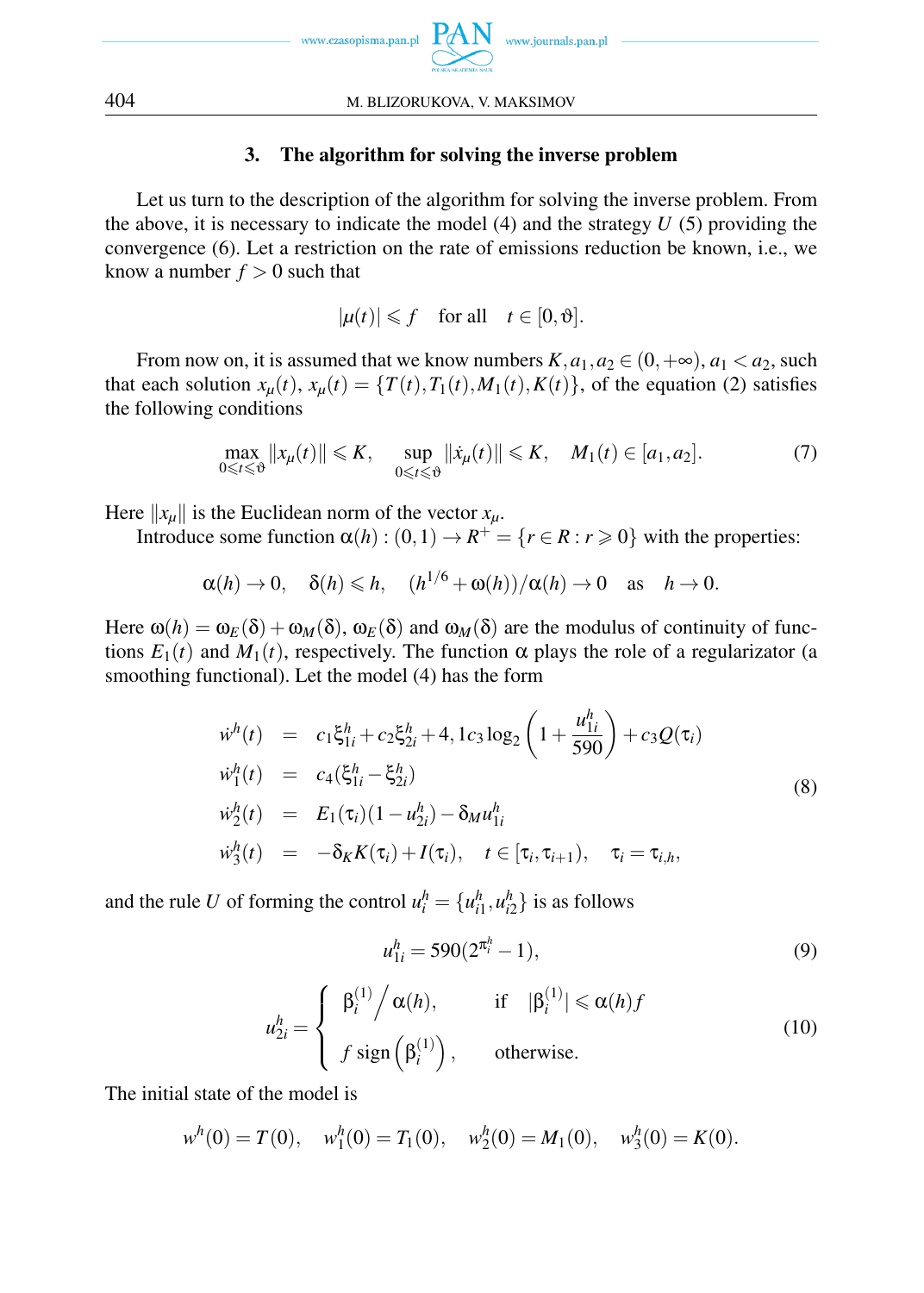

Here

$$
\pi_i^h = \begin{cases}\n-c_i/(2h^{2/3}), & \text{if } -c_i/(2h^{2/3}) \in [b_1, b_2] \\
b_1, & \text{if } -c_i/(2h^{2/3}) < b_1 \\
b_2, & \text{if } -c_i/(2h^{2/3}) > b_2, \\
b_1 = \log_2(1 + a_1/590), & b_2 = \log_2(1 + a_2/590), \\
c_i = 8, 2c_3 S_i^0, & \\
\beta_i^{(1)} = E_1(\tau_i)(w_2^h(\tau_i) - u_{1i}^h), & S_i^0 = w^h(\tau_i) - \xi_{i1}^h.\n\end{cases}
$$

**Theorem 2** Let  $E_1(t) > 0$ ,  $t \in [0, \vartheta]$ . Then the convergence (6) take place under choo*sing the model equation in the form* (4), (8) *and the strategy U in the form* (5), (9), (10)*.*

**Proof.** It can be easily seen that from results of [9] the following inequality follows

$$
\int_{0}^{\vartheta} |u_1^h(t) - M_1(t)|^2 dt \leq C h^{1/3}.
$$
\n(11)

Estimate the variation of the value

$$
\varepsilon(t) = |w_2^h(t) - M_1(t)|^2 + \alpha(h) \int_0^t \{|u_2^h(\tau)|^2 - |\mu(\tau)|^2\} d\tau.
$$

It can be easily seen that for  $t \in \delta_i = [\tau_i, \tau_{i+1})$  the following inequality is true:

$$
\varepsilon(t) \leq \varepsilon(\tau_i) + \delta(h) \int_{\tau_i}^t |\dot{w}_2^h(\tau) - M_1(\tau)|^2 d\tau +
$$
  

$$
\int_{\tau_i}^t \mu_i(\tau) d\tau + \alpha(h) \int_{\tau_i}^t \{ |u_{i2}^h|^2 - |\mu(\tau)|^2 \} d\tau,
$$
  

$$
\mu_i(t) = 2(w_2^h(\tau_i) - M_1(\tau_i))(\dot{w}_2^h(t) - M_1(t)), \quad t \in \delta_i.
$$
 (12)

Consider the value  $\mu_i(t)$ . We have for  $t \in \delta_i$ 

$$
\mu_i(t) = \sum_{j=1}^4 \lambda_{ji}(t), \quad t \in \delta_i,
$$
\n(13)

where

$$
\lambda_{1i}(t)=2\beta_i^{(2)}\left(E_1(\tau_i)-E_1(t)\right),\,
$$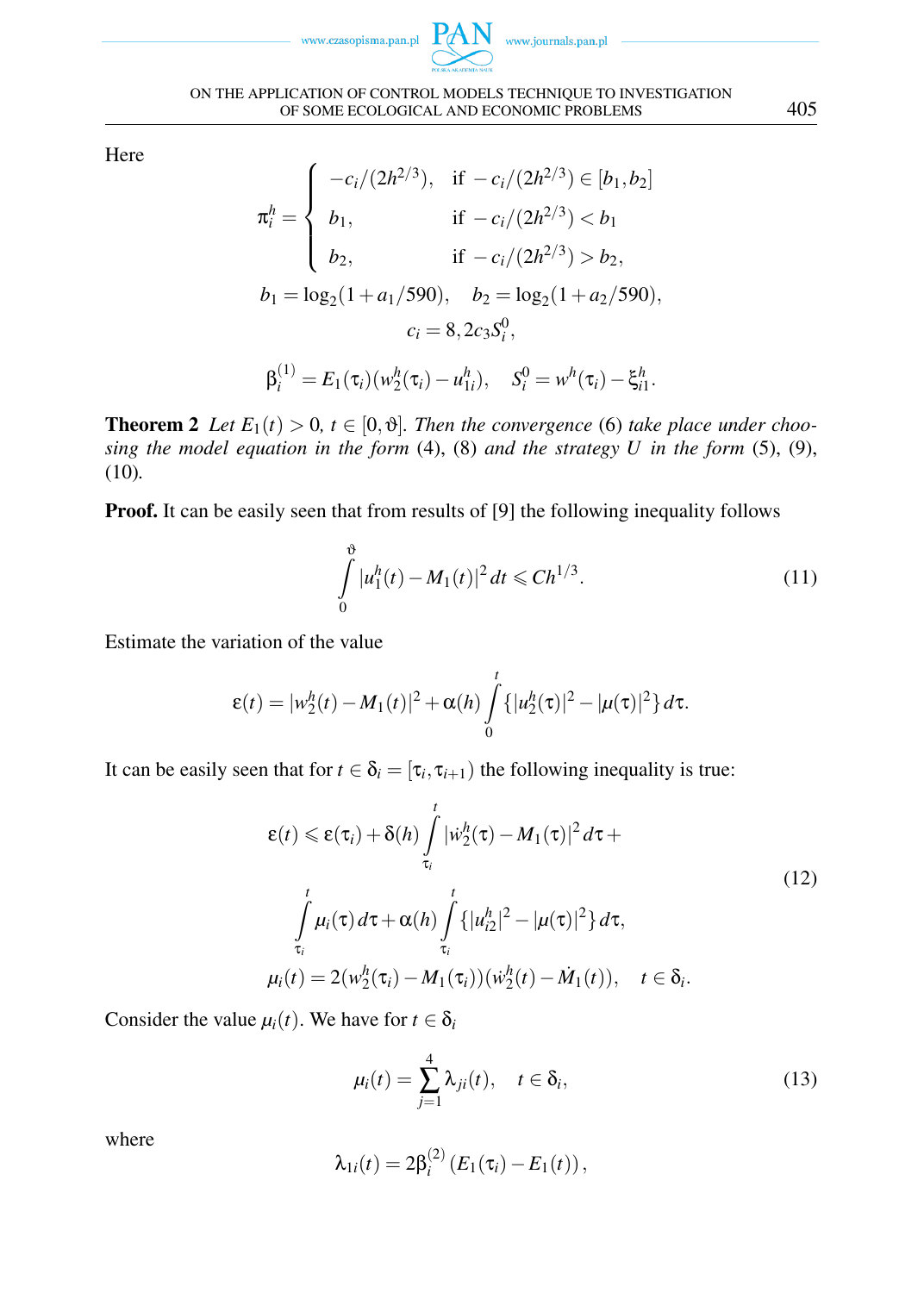

$$
\lambda_{2i}(t) = 2\beta_i^{(2)} \left( \mu(t) - u_{2i}^h \right) E_1(\tau_i),
$$
  
\n
$$
\lambda_{3i}(t) = 2\beta_i^{(2)} \left( E_1(t) - E_1(\tau_i) \right) \mu(t),
$$
  
\n
$$
\lambda_{4i}(t) = 2\delta_M \beta_i^{(2)} \left( M_1(t) - u_{1i}^h \right),
$$
  
\n
$$
\beta_i^{(2)} = w_2^h(\tau_i) - M_1(\tau_i).
$$

Estimate each term in the right-hand part of the equality (13). From (7) and (11) it follows that

$$
\lambda_{1i}(t) \leq C_1 \omega(\delta), \quad \lambda_{3i}(t) \leq C_2 \omega(\delta), \quad t \in \delta_i.
$$
\n
$$
\sum_{i=0}^{m_h-1} \int_{\tau_i}^{\tau_{i+1}} \lambda_{4i}(t) dt \leq C_3 \int_0^{\delta} |M_1(t) - u_1^h(t)| dt \leq C_4 h^{1/6}.
$$
\n(14)

In addition, the estimate

$$
\sum_{i=0}^{m_h-1} \int\limits_{\tau_i}^{\tau_{i+1}} \lambda_{6i}(t) dt \leqslant C_5(h^{1/6} + w_M(\delta))
$$

is valid. Then we have

$$
\lambda_{2i}(t) \leqslant \lambda_{5i}(t) + \lambda_{6i}(t),
$$
\n
$$
\lambda_{5i}(t) = 2\beta_i^{(1)}(\mu(t) - u_{2i}^h), \quad \lambda_{6i}(t) = 2(u_{1i}^h - M_1(\tau_i))(\mu(t) - u_{2i}^h).
$$

Note that

$$
u_{2i}^h = \arg\min\{-2\beta_i^{(1)}u + \alpha u^2 : |u| \leq f\}.
$$

Therefore, in virtue of (3) we obtain

$$
\lambda_{5i}(\tau_{i+1}) + \alpha(h) \int_{\tau_i}^{\tau_{i+1}} \{ |u_{i2}^h|^2 - |\mu(\tau)|^2 \} d\tau = \tag{15}
$$

$$
\int_{\tau_i}^{\tau_{i+1}} \left\{ \left[ 2\beta_i^{(1)} u_{i2}^h + \alpha(h) |u_{i2}^h|^2 \right] - \left[ 2\beta_i^{(1)} \mu(\tau) + \alpha(h) |\mu(\tau)|^2 \right] \right\} d\tau \leq 0.
$$

Taking into account (13)–(15) and the inequality  $\delta(h) \leq h$ , we have for all  $i \in [1 : m_h]$ the following estimate

$$
\varepsilon(\tau_i) \leqslant C(h^{1/6} + \omega(\delta(h))) \leqslant C(h^{1/6} + \omega(h)).
$$

Further argument corresponds to the standard scheme (see, for example, [8–11]). The theorem is proved. $\Box$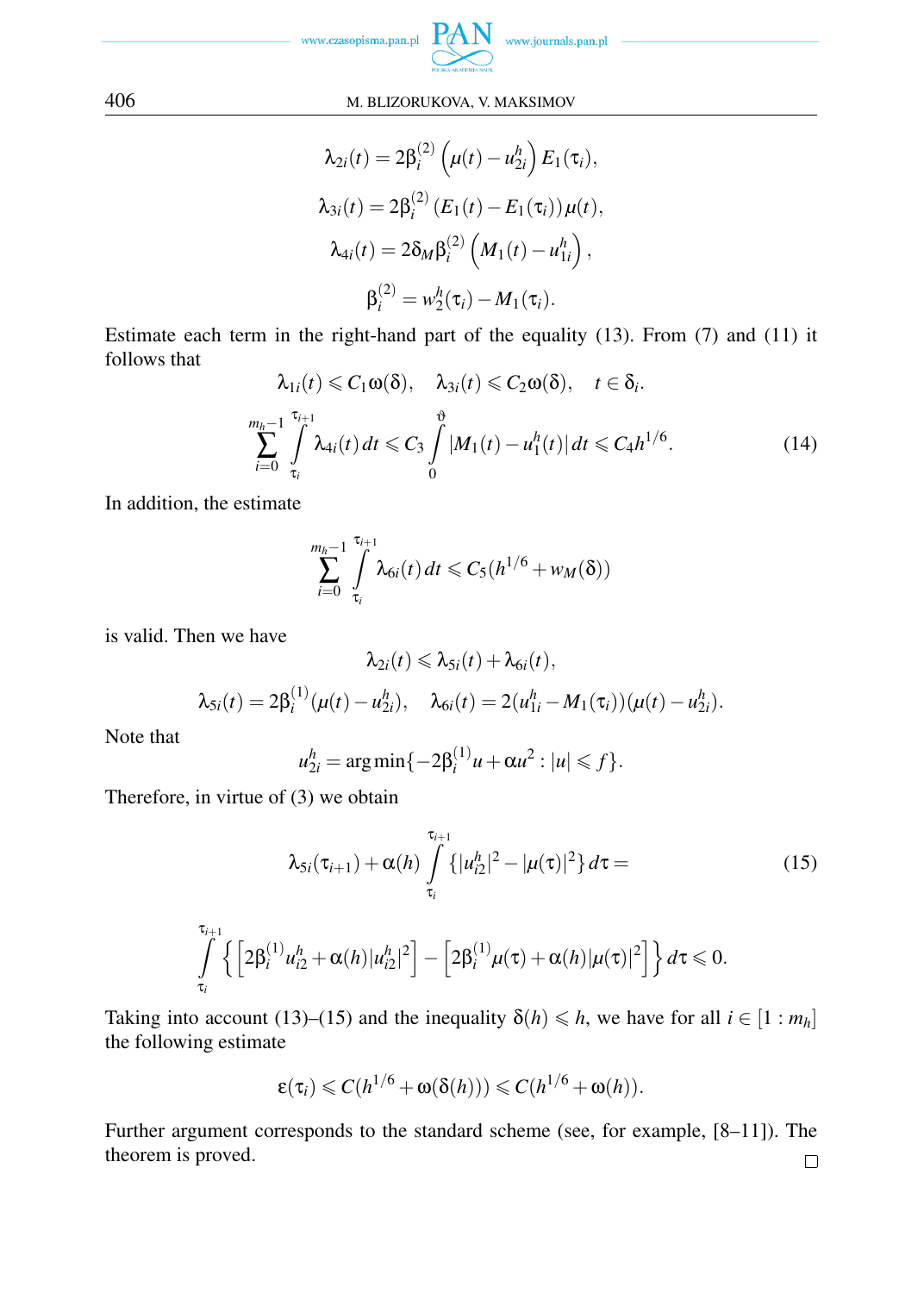www.czasopisma.pan.pl



# 4. Problem of robust control

The model describing the interaction between climate and biosphere was suggested in [2, 3] and was tested on real data. Applying modern methods of the mathematical theory of optimal (program) control, the authors presented a qualitative analysis of the model. They oriented to the problem of finding an optimal profile of  $CO_2$  emission maximizing a cumulative emission (here temperature climate changes should be taken into account). Our aim differs from the aims of [2, 3]. We attract our attention to analyzing the problem of robust control. According to the mathematical model  $\Sigma$  of the interaction between climate and biosphere, we take the following system of equations [2]

$$
\dot{T}(t) = \mu \ln \{ C(t) / C_0 \} - \alpha T(t), \quad t \in [0, \vartheta]
$$
\n
$$
\dot{C}(t) = -P_t(C, T) + (1 - \varepsilon) m(t) N(t) + \delta_t(T) S(t) + u(t) - Q_{oc}(t),
$$
\n
$$
\dot{N}(t) = P_t(C, T) - m(t) N(t),
$$
\n
$$
\dot{S}(t) = \varepsilon m(t) N(t) - \delta_t(T) S(t).
$$
\n(16)

Here *t* is time,

 $T(t)$  is the average atmospheric temperature (on Earth's surface),

 $C(t)$  is the total amount of carbon in the atmosphere,

 $N(t)$  and  $S(t)$  are the amounts of carbon in the biota and in the soil, respectively,

$$
Q_{oc}(t) = \sigma((C(t) - C_0) - v(D(t) - D_0)),
$$
  
\n
$$
P_t(C,T) = P_0(1 + a_1T)(1 + a_2(C - C_0)),
$$
  
\n
$$
\delta_t(T) = \delta_0(1 + a_3T), m(t) = m_0(1.087 + a_4t),
$$

 $D(t)$  is the carbon content in the ocean.

Values of model parameters are give in [2, p. 30]. Assuming that  $\dot{N} = \dot{S} = 0$ , i.e., the carbon amounts in the biota and in the soil do not change, we should deal with system (16) in the form

$$
\dot{T}(t) = \mu \ln \{ C(t) / C_0 \} - \alpha T(t), \n\dot{C}(t) = -P_t(C, T) + (1 - \varepsilon) m(t) N + \delta_t(T) S + u(t) - Q_{oc}(t).
$$
\n(17)

In the sequel, we consider the system  $\Sigma$  in the form (17).

The problem under consideration is stated as follows. At discrete, frequent enough, time moments

$$
\tau_i \in \Delta = {\tau_i}_{i=0}^m, \quad \tau_{i+1} = \tau_i + \delta, \quad \tau_0 = t_0, \quad \tau_m = \vartheta,
$$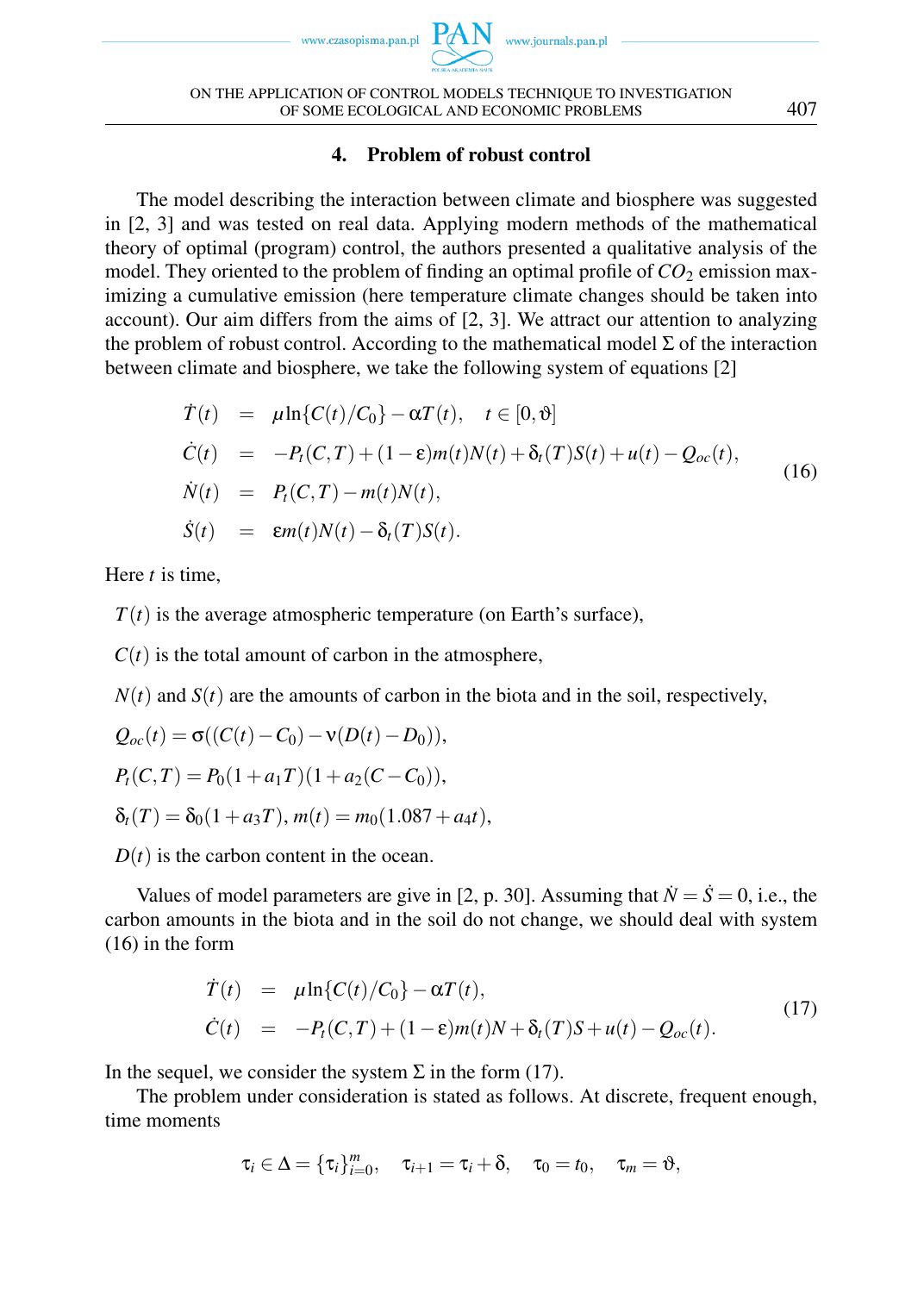

the value of  $T(\tau_i)$  is inaccurately measured. Results of measurements (elements  $\xi_i^h \in R$ ) satisfy the inequalities

$$
|T(\tau_i) - \xi_i^h| \leqslant h,\tag{18}
$$

where  $h \in (0,1)$  is a level of informational noise.

**Condition 1.** *Some mode of changing the annual temperature*  $T = T_*(t)$  *and the total amount of carbon in the atmosphere*  $C = C_*(t)$  *is assumed to be given:* 

$$
x_*(t) = \{T_*(t), C_*(t)\}.
$$

Upper and lower bounds  $u(t)$  and  $Q_{oc}(t)$  for changing the atmospheric emission are known. Namely, we have numbers  $e_1, e_2, 0 < e_1 < e_2$  and  $g_1, g_2, 0 < g_1 < g_2$  such that

$$
u(t) \in [e_1, e_2], \quad Q_{oc}(t) \in [g_1, g_2] \quad \text{for all} \quad t \in T.
$$

The number ε *>* 0 is given. It is required to construct an algorithm of feedback control of the system (17) providing fulfilment of the following condition. Whatever the unknown possible disturbance  $Q = Q_{oc}(t) \in [g_1, g_2]$  may be, the distance between  $x^h(t)$  and  $x_*(t)$ at all moments  $t \in [0, \vartheta]$  should not exceed the value of  $\varepsilon$  provided the values of *h* and  $\delta$ are sufficiently small.

Here

$$
x^h(\cdot) = \{T(\cdot), C(\cdot)\} = \{T(\cdot; U(\cdot;\xi), Q_{oc}(\cdot)), C(\cdot; U(\cdot;\xi), Q_{oc}(\cdot))\}
$$

is the trajectory of  $\Sigma$  generated by the unknown disturbance  $Q_{oc}(t) \in [g_1, g_2]$  and the control  $u(t) = u^h(t;\xi) = U(\tau_i,\xi_i) \in [e_1,e_2]$ , which is formed according to the feedback principle.

The scheme of algorithms for solving the problem is given in Fig. 2. An auxiliary



Figure 2. The scheme of solving algorithm.

dynamical system *M* (a model) is introduced. This model operates on the time interval [0,  $\vartheta$ ] and has the input  $v^h(t)$  and the output  $w^h(t)$ . The process of synchronous feedback control of the systems  $\Sigma$  and M is organized on the interval  $[0, \vartheta]$ . This process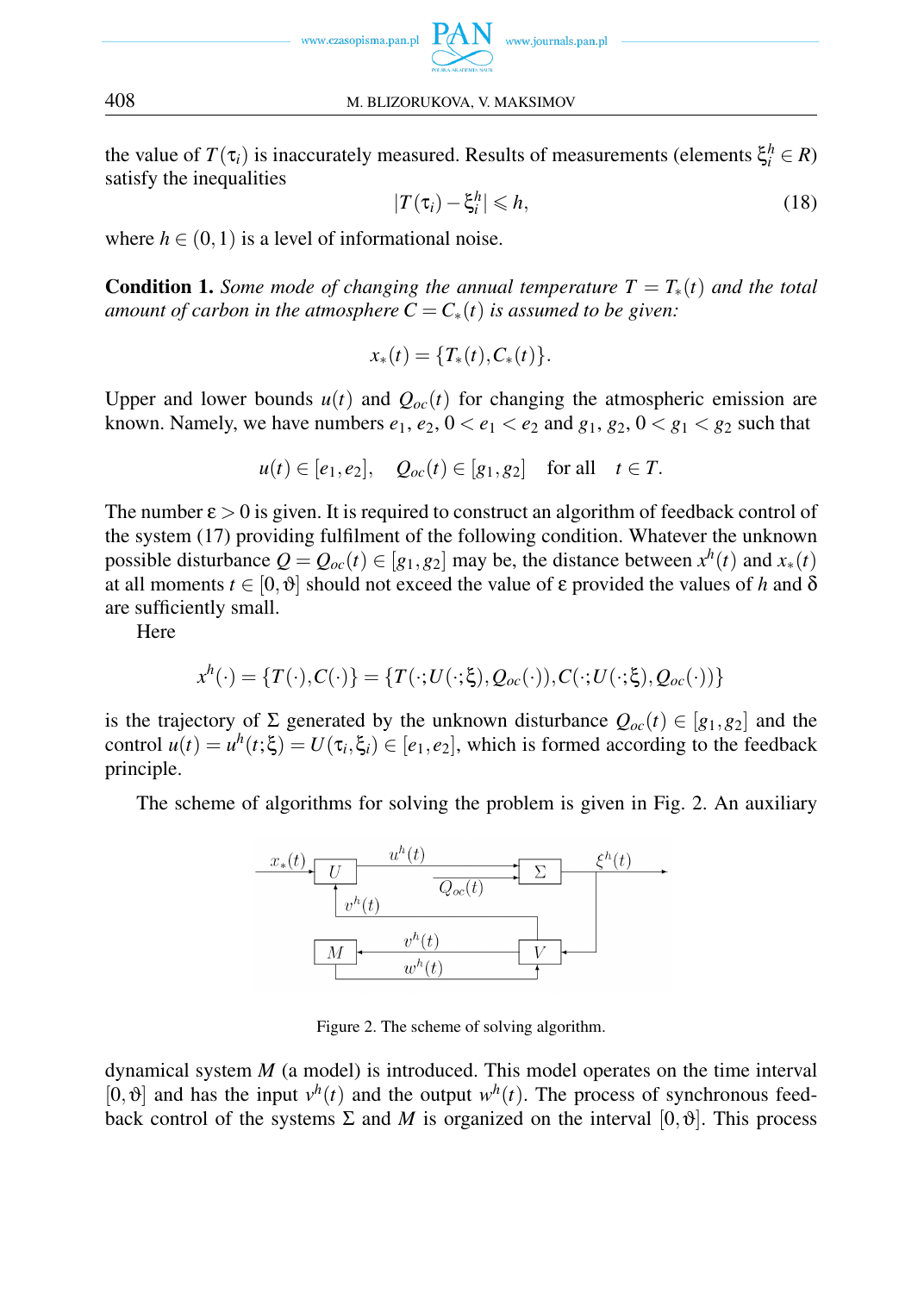www.czasopisma.pan.pl  $PA$ 



is decomposed onto  $(m-1)$  identical steps. *i*-th step is carried out during the time interval  $\delta_i = [\tau_i, \tau_{i+1})$  and the following actions are fulfilled. First, at the time moment  $\tau_i$ according to the chosen rules *U* and *V*, the functions

$$
u^{h}(t) = u_{i}^{h} = U(\tau_{i}, v_{i}^{h}, x_{*}(\tau_{i})),
$$
\n(19)

$$
v^{h}(t) = v_{i}^{h} = V(\tau_{i}, \xi_{i}^{h}, w^{h}(\tau_{i})), \quad t \in \delta_{i}
$$
\n(20)

are calculated using measurements  $\xi_i^h$  and  $w^h(\tau_i)$ . Then (till the moment  $\tau_{i+1}$ ) the control  $u = u^h(t)$ ,  $\tau_i \le t < \tau_{i+1}$ , is fed onto the input of the system  $\Sigma$  and the control  $v = v^h(t)$ ,  $\tau_i \leq t < \tau_{i+1}$ , into the input of the model *M*. The values  $\xi_{i+1}^h$  and  $w^h(\tau_{i+1})$  are the results of the algorithm performance at the *i*-th step. Thus, the complexity of solving of these problems is reduced to appropriate choice of the model *M* and the functions *U* and *V*.

In the sequel, a family of partitions

$$
\Delta_h = \{\tau_{i,h}\}_{h=0}^{m_h}, \quad \tau_{i+1,h} = \tau_{i,h} + \delta(h), \quad \tau_{0,h} = 0, \quad \tau_{m_h,h} = \vartheta
$$

of the interval  $[0, \vartheta]$  is assumed to be fixed. So, the problem may be formulated as follows.

Problem of robust control. It is required to indicate differential equations of the model *M*

$$
\dot{w}^h(t) = f_1(\xi_i^h, w^h(\tau_i), v_i^h),
$$
  
\n
$$
t \in \delta_{h,i} = [\tau_{i,h}, \tau_{i+1,h}), \quad \tau_i = \tau_{i,h},
$$
  
\n
$$
w^h(0) = w_0^h, \quad w^h(t) \in R,
$$
\n(21)

and the rule of choosing controls  $u_i^h$  and  $v_i^h$  at the moments  $\tau_i$  being a mapping of the form (19), (20) such that for  $h \in (0, h_*(\varepsilon))$ ,  $\delta = \delta(h) \in (0, \delta(h_*(\varepsilon)))$  the following inequality holds

$$
\max_{t \in [0,\vartheta]} \|x^h(t) - x_*(t)\|_{R^2} \leq \varepsilon.
$$
 (22)

### 5. The algorithm for solving the robust control problem

Let us turn to the description of the algorithm for solving the robust control problem. It follows from the above, that it is necessary to indicate the model (21) and the strategies *U* and *V* (19), (20) assuring the inequality (22). Assume the numbers  $K$ ,  $a_1$ ,  $a_2 \in (0, +\infty)$ ,  $a_1 < a_2$ , to be known and such, that each solution  $x(t)$ ,  $x(t) = {T(t), C(t)}$ , of the equation (17) satisfies the following conditions

$$
\max_{0\leq t\leq \vartheta}||x(t)||\leq K, \quad \sup_{0\leq t\leq \vartheta}||\dot{x}(t)||\leq K, \quad C(t)\in [a_1,a_2].
$$

Introduce some function  $\gamma(h) : (0,1) \to R^+$  with the properties:

$$
\gamma(h) \to 0
$$
,  $\delta(h) \leq h$ ,  $(h^{1/6} + \omega_C(h))/\gamma(h) \to 0$  as  $h \to 0$ .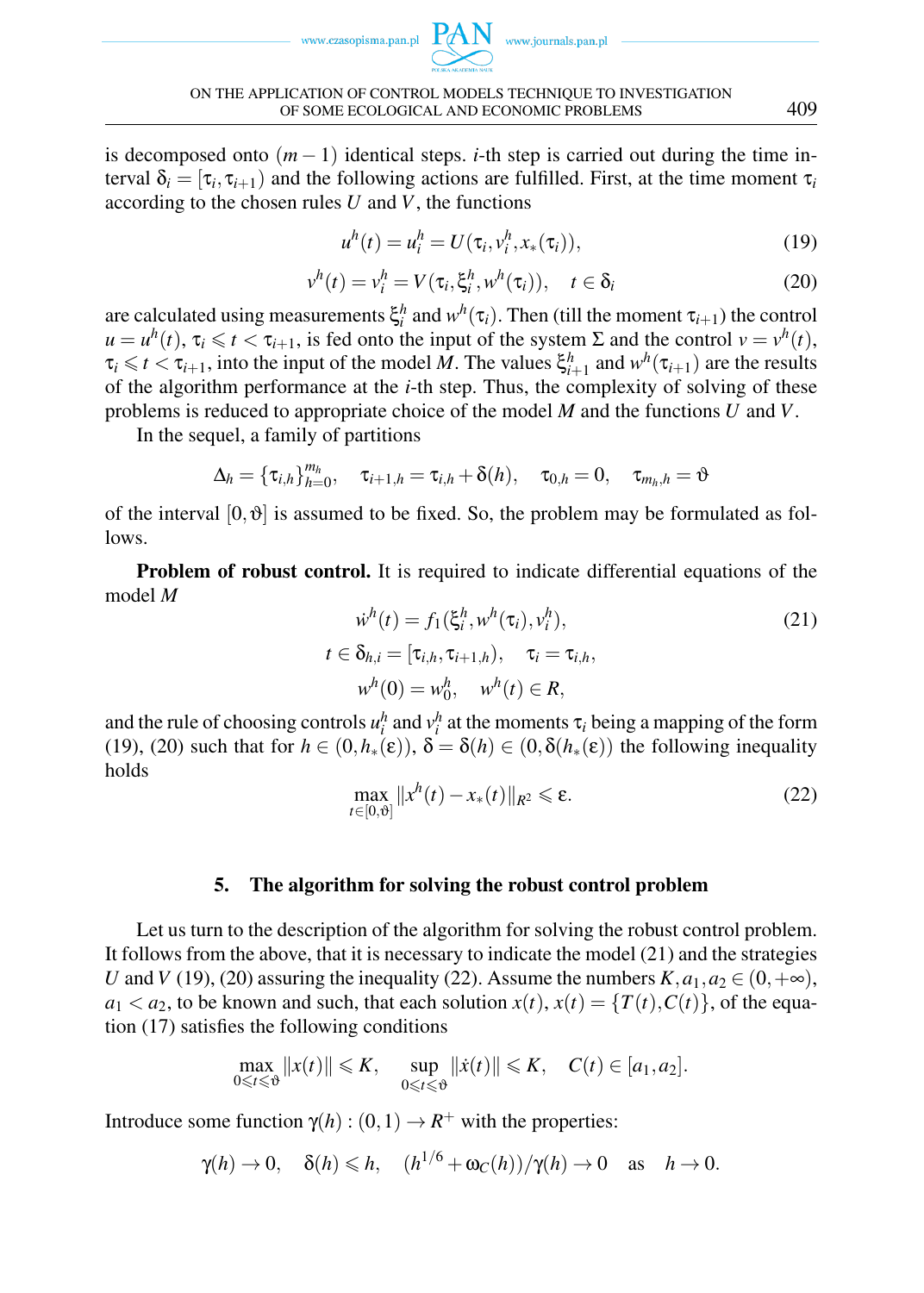

Here  $\omega_C(h)$  is the modulo of continuity of function  $C(t)$ . Let the model (21) have the form

$$
\dot{w}^h(t) = \mu \ln \{v_i^h / C_0\} - \alpha \xi_i^h, \quad t \in [\tau_i, \tau_{i+1}), \quad w^h(0) = \xi_0^h \tag{23}
$$

and the rules *U* and *V* of forming the controls  $u_i^h$  and  $v_i^h$  are as follows

$$
v_i^h = C_0 \exp(\pi_i^h),\tag{24}
$$

$$
u_i^h = \begin{cases} e_1 & \text{if } C_*(\tau_i) - v_i^h > 0 \\ e_2, & \text{otherwise.} \end{cases}
$$
 (25)

Here

$$
\pi_i^h = \begin{cases}\n-c_i/(2h^{2/3}), & \text{if } -c_i/(2h^{2/3}) \in [b_1, b_2] \\
b_1, & \text{if } -c_i/(2h^{2/3}) < b_1 \\
b_2, & \text{if } -c_i/(2h^{2/3}) > b_2, \\
b_1 = \ln(a_1/C_0), & b_2 = \ln(a_2/C_0), & c_i = 2\mu(w^h(\tau_i) - \xi_i^h).\n\end{cases}
$$

Let the following condition be fulfilled.

**Condition 2.** *There exists a measurable (by Lebesgue) function*  $\phi(t) \in [e_1 - g_2, e_2 - g_1]$ *such that the prescribed mode*  $x_*(t) = \{T_*(t), C_*(t)\}$  *satisfies the relations* 

$$
\dot{T}_*(t) = \mu \ln \{ C_*(t) / C_0 \} - \alpha T_*(t), \n\dot{C}_*(t) = -P(C_*, T_*) + (1 - \varepsilon) m(t) N + \delta(T_*) S + \phi(t),
$$

*with the initial state*

$$
T_*(0) = T(0), \qquad C_*(0) = C(0).
$$

Theorem 3 *The inequality* (22) *holds under choosing the model equation in the form* (21), (23) *and the strategies U and V in the form* (19), (20), (24), (25)*.*

**Proof.** While choosing the control  $v_i^h$  in the form (24), one can obtain the estimate

$$
\int_{0}^{\vartheta} |v^{h}(t) - C(t)|^{2} dt \leq C h^{1/3}
$$
\n(26)

by analogy with (11). Estimate the variation of

$$
\varepsilon(t) = |T(t) - T_*(t)|^2 + |C(t) - C_*(t)|^2.
$$

It can be easily seen that for  $t \in \delta_i = [\tau_i, \tau_{i+1})$  the following inequalities are true:

$$
\mathsf{v}_1(t) = |C(t) - C_*(t)|^2 \leq \mathsf{v}_1(\tau_i) + \lambda(t; \tau_i) + L(t, \tau_i) + (t - \tau_i)O_h(t - \tau_i), \tag{27}
$$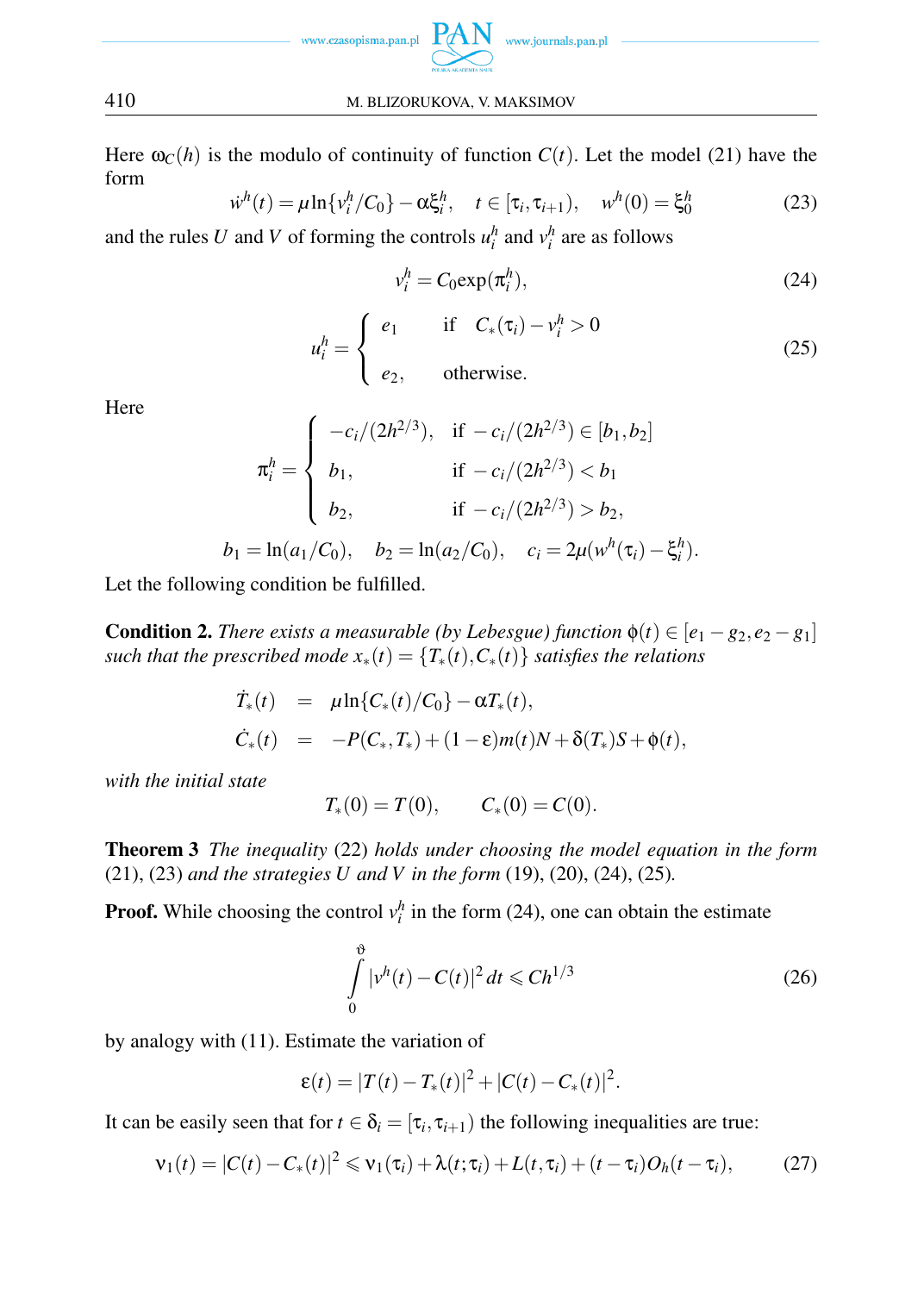www.czasopisma.pan.pl



$$
\mathsf{v}_2(t) = |T(t) - T_*(t)|^2 \leqslant \mathsf{v}_2(\tau_i) +
$$
  
+ 
$$
(T(\tau_i) - T_*(\tau_i)) \int_{\tau_i}^t \left[ \mu(\ln C(t) - \ln C_*(t)) + \alpha (T(\tau_i) - T_*(\tau_i)) \right] + (t - \tau_i) O_h^{(1)}(t - \tau_i),
$$
  

$$
\sum_{i=0}^{m_h - 1} O_h^{(1)}(t - \tau_i) \leqslant K_2,
$$
  

$$
\sum_{i=0}^{m_h - 1} O_h(\tau_{i+1} - \tau_i) \leqslant K_1,
$$

where

$$
\lambda(t;\tau_i) = (C(\tau_i) - C_*(\tau_i)) \int_{\tau_i}^t [P_\tau(C_*,T_*) - P_\tau(C,T) + (\delta_\tau(T) - \delta_\tau(T_*))S,
$$
  

$$
L(t,\tau_i) = (C(\tau_i) - C_*(\tau_i)) \int_{\tau_i}^t [u_i^h - Q_{oc}(\tau) - \varphi(\tau)] d\tau.
$$
 (28)

Here constants  $K_1$ ,  $K_2$  do not depend on *h*,  $u^h$ ,  $Q_{oc}$ , and  $\varphi$ . It can be easily seen that

$$
\lambda(t;\tau_i) \leqslant c_1(t-\tau_i)v_1(\tau_i) + c_2 \int\limits_{\tau_i}^t \varepsilon(\tau) d\tau.
$$
 (29)

Note that, in virtue of the inequality  $C(t) \ge a_1 > 0$ ,

$$
|\ln C(t) - \ln C_*(t)| \leqslant \frac{|C(t) - C_*(t)|}{a_1}.
$$

In this case

$$
\mathsf{v}_2(t) \leq (1 + c_3(t - \tau_i))\mathsf{v}_2(\tau_i) + c_4 \int_{\tau_i}^t \varepsilon(\tau) d\tau.
$$
 (30)

Then we obtain

$$
L(t; \tau_i) \leq (C(\tau_i) - v_i^h) \int_{\tau_i}^t [u_i^h - Q_{oc}(\tau) - \varphi(\tau)] d\tau +
$$
  
+  $(v_i^h - C_*(\tau_i)) \int_{\tau_i}^t [u_i^h - Q_{oc}(\tau) - \varphi(\tau)] d\tau.$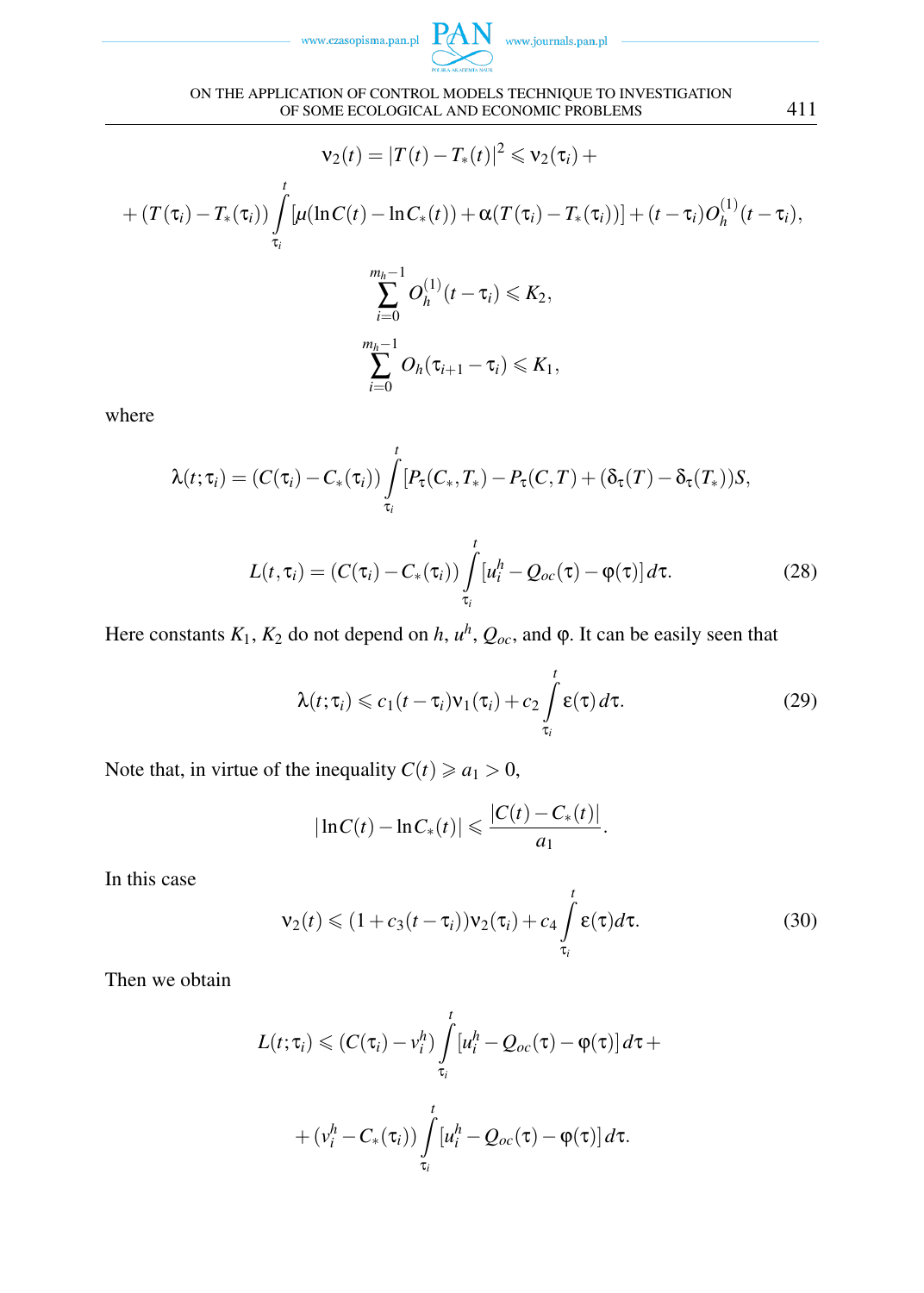

Taking into account (24), by analogy with [12], we derive the inequality

$$
\left(v_i^h - C_*(\tau_i)\right) \int_{\tau_i}^t \left[u_i^h - Q_{oc}(\tau) - \varphi(\tau)\right] d\tau \leq 0. \tag{31}
$$

Moreover, by (26) it follows that

$$
\sum_{i=0}^{m_h-1} |C(\tau_i) - v_i^h| \int_{\tau_i}^{\tau_{i+1}} |u_i^h - Q_{oc}(\tau) - \varphi(\tau)| d\tau \leq
$$
\n
$$
\leq c_5 \Big\{ \int_0^{\vartheta} |C(t) - v^h(t)| dt + \delta(h) \omega_C(\delta(h)) \Big\} \leq
$$
\n
$$
\leq c_6 \{ \delta(h) \omega_C(\delta(h)) + h^{1/6} \}.
$$
\n(32)

Taking into account (13)–(32) and the inequality  $\delta(h) \leq h$ , we have for  $t \in [\tau_i, \tau_{i+1}]$  the following estimate

$$
\varepsilon(\tau_i) \leqslant (1+c_7(t-\tau_i))\varepsilon(\tau_i)+c_8\int\limits_{\tau_i}^t \varepsilon(\tau)d\tau.
$$

In virtue of Gronwall's inequality, we conclude that

$$
\varepsilon(t) \leq (1+c_9(t-\tau_i))\varepsilon(\tau_i), \quad t \in [\tau_i, \tau_{i+1}].
$$

Further argument corresponds to the standard scheme (see, for example, [12]). The theorem is proved.  $\Box$ 

# 6. Results of computer modeling

The algorithms described above were tested on computers.

Example 1. In Figures 3–4, the results of computer modeling of the dynamic inverse problem are presented for the following case:

$$
c_1 = c_2 = c_3 = 1, \quad \sigma = 1 + 0.5t,
$$
  
\n
$$
c_4 = 0.5, \qquad Q(t) = 5\sin(t),
$$
  
\n
$$
\delta_k = 0.65, \qquad L(t) = 1,
$$
  
\n
$$
\delta_m = 0.0833, \qquad \mu(t) = 1 + 0.5t,
$$
  
\n
$$
\beta = 0.1, \qquad I(t) = 1 = 0.15t^2,
$$
  
\n
$$
\gamma = 0.1, \qquad A(t) = 2t^{1/2}.
$$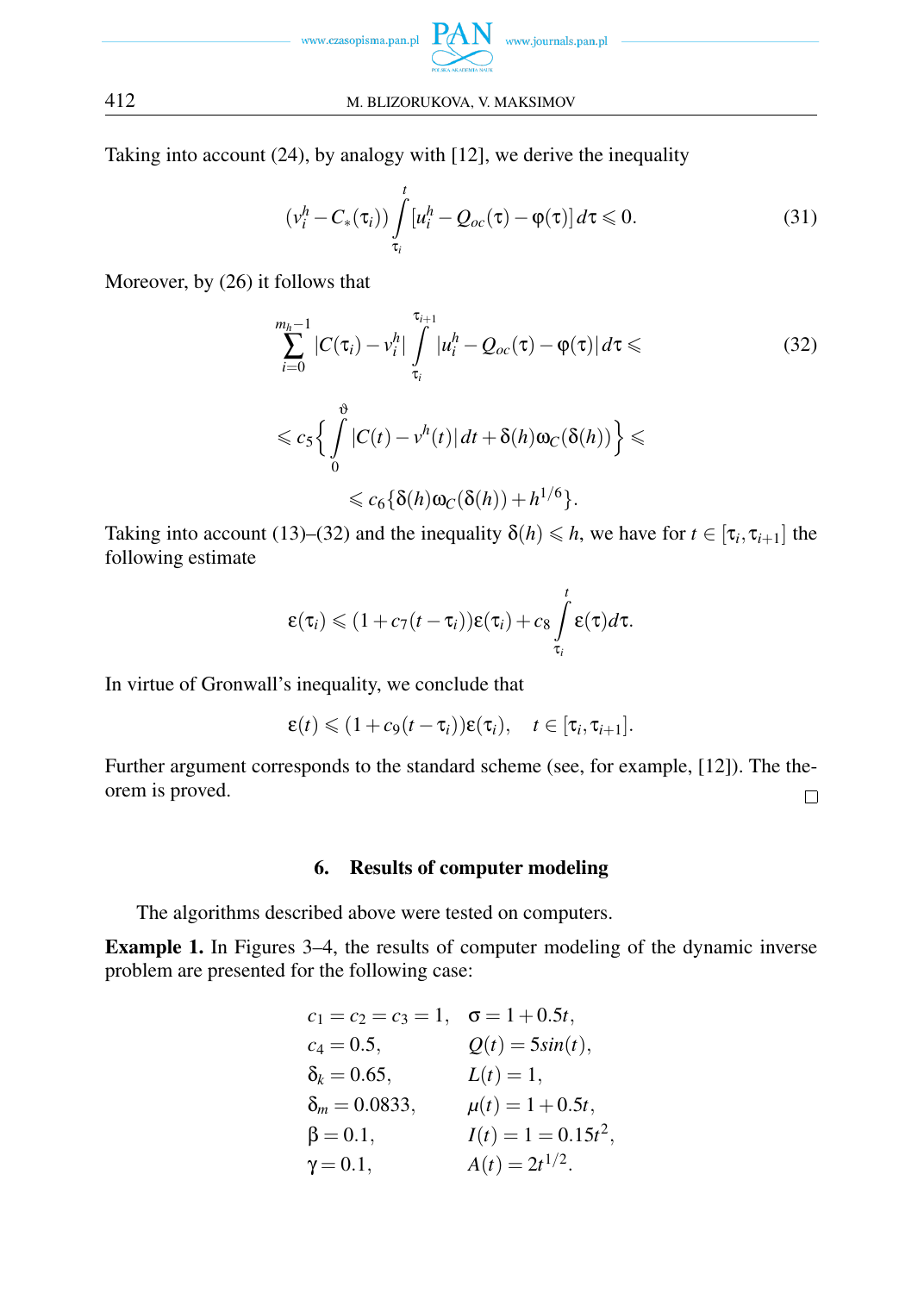



The parameters are as follows:

 $f = 2$ ,  $a_1 = 30$ ,  $a_2 = 60$ .

The initial conditions for the system are the following:



Figure 3. Result of simulation of the example 1 for  $\delta = 0.001$ 



Figure 4. Result of simulation of the example 1 for  $\delta = 0.0001$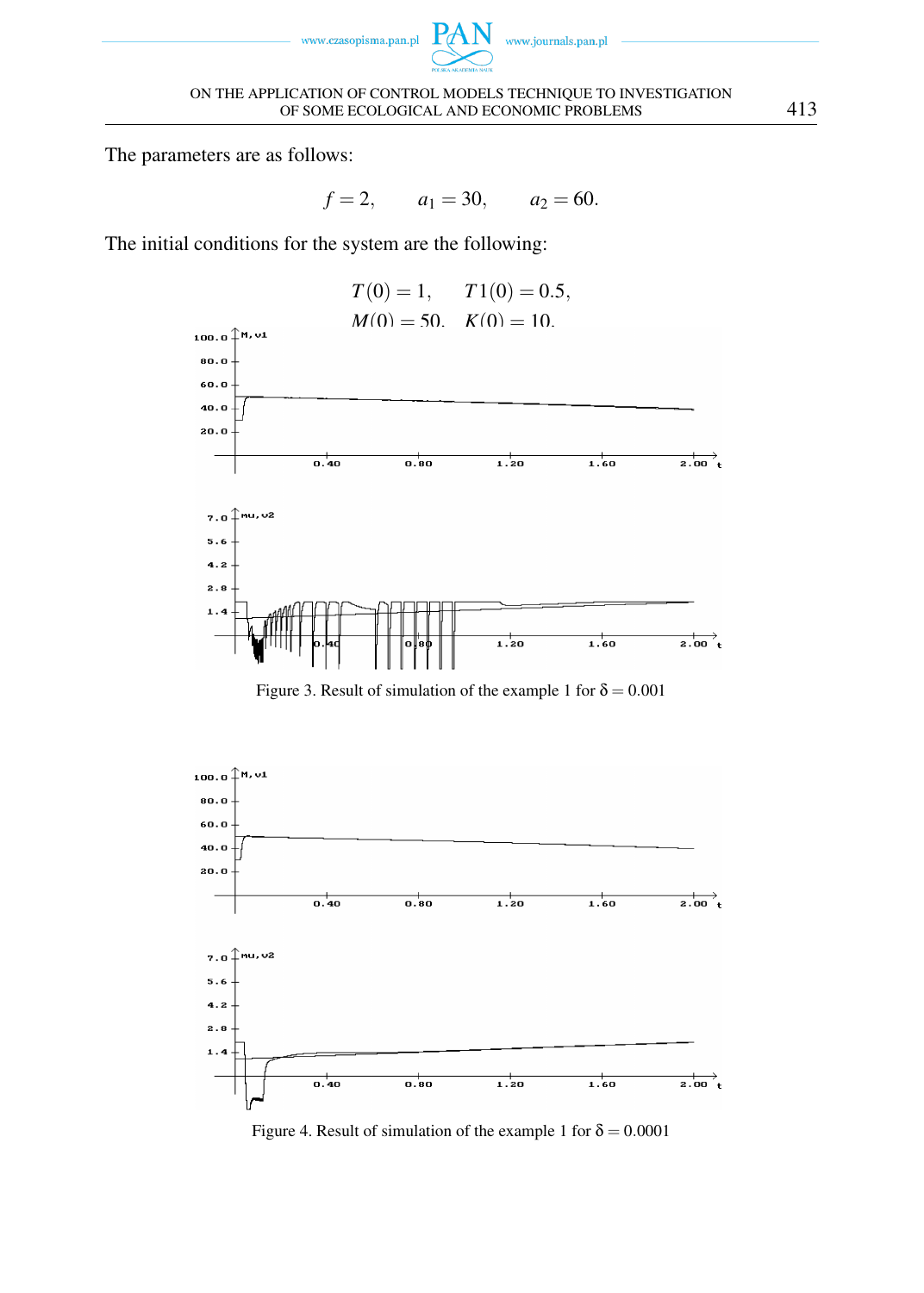

Example 2. In Figures 5–7 the results of computer modeling of the problem of robust control correspond to the following data:

| $C_0 = 617,$                      | $P_0 = 60,$            |
|-----------------------------------|------------------------|
| $a_1 = 0.05$ ,                    | $N = 690,$             |
| $a_2 = 0.00047$ ,                 | $\delta_0 = 0.00005$ , |
| $S = 1229$ ,                      | $\mu = 0.172$ ,        |
| $M(t) = 0.087(1.087 + 0.00633t).$ |                        |

The parameters are as follows:

$$
e_1 = 5
$$
,  $g_1 = 10$ ,  
 $e_2 = 30$ ,  $g_2 = 20$ .

The initial conditions for the system are the following:

$$
T(0) = 0.64
$$
,  $C(0) = 162$ .



Figure 5. Result of simulation of the example 2 for  $\delta = 0.03$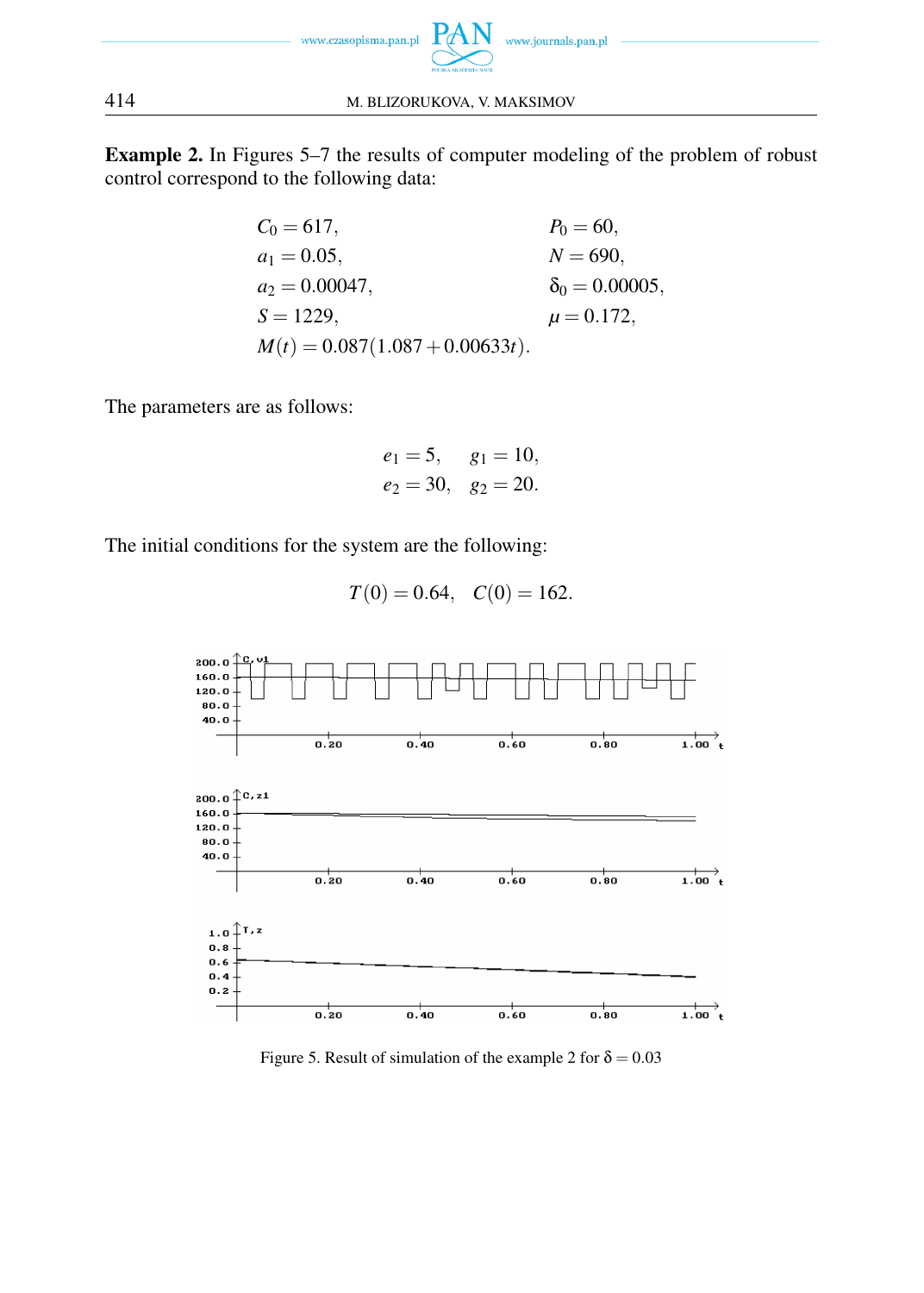

#### ON THE APPLICATION OF CONTROL MODELS TECHNIQUE TO INVESTIGATION OF SOME ECOLOGICAL AND ECONOMIC PROBLEMS 415







Figure 7. Result of simulation of the example  $2 \delta = 0.0003$ 

# 7. Conclusion

We consider the problems of identification and robust control for differential equations describing some ecological and economic processes. We present solving algorithms, which are based on the method of auxiliary feedback controlled models.